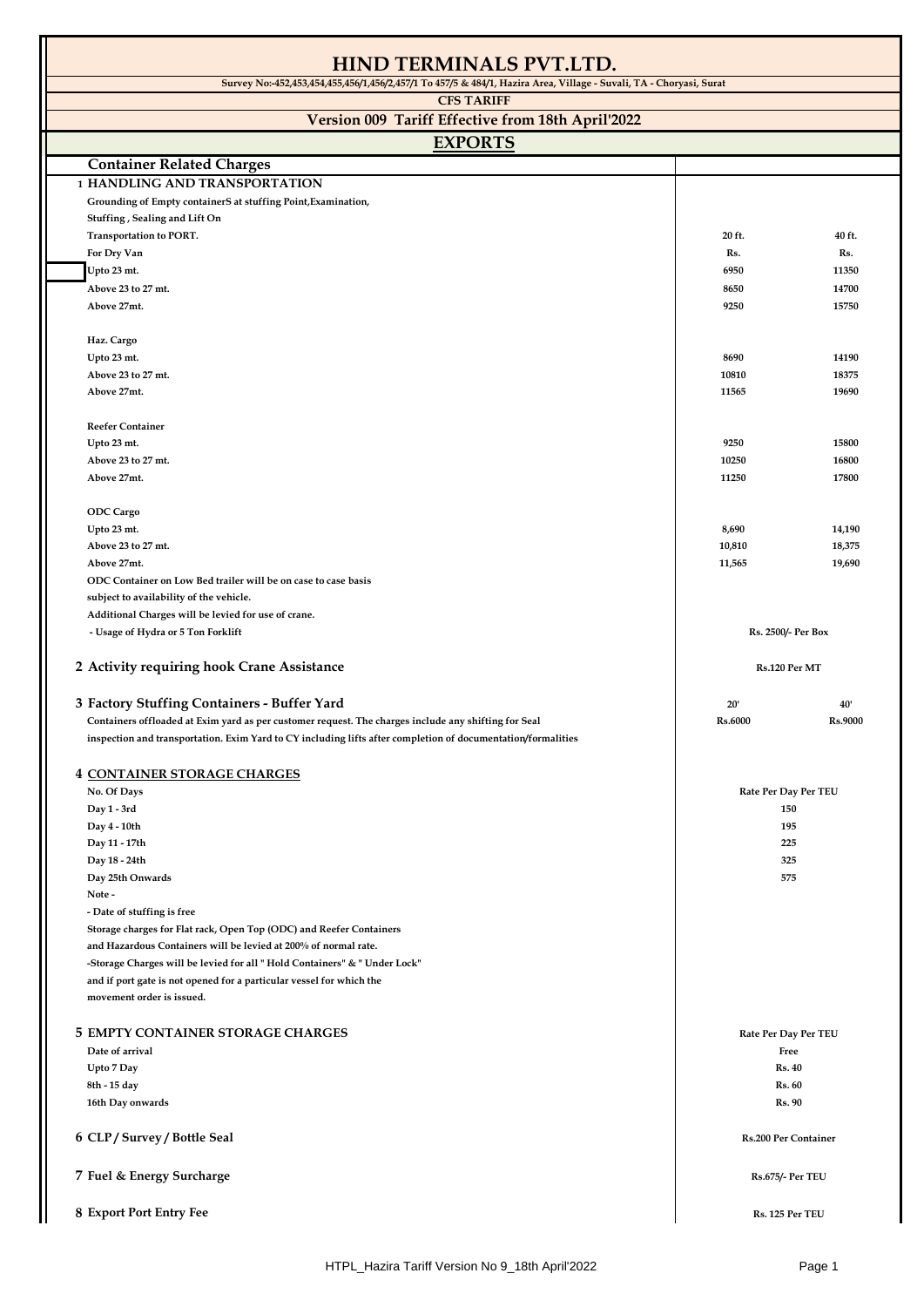## **HIND TERMINALS PVT.LTD. Survey No:-452,453,454,455,456/1,456/2,457/1 To 457/5 & 484/1, Hazira Area, Village - Suvali, TA - Choryasi, Surat CFS TARIFF Version 009 Tariff Effective from 18th April'2022 EXPORTS 1 CARTING CHARGES Unloading of Export Cargo from truck to Export Warehouse open area using labour and Forklift ( 3mt) as per shipping bill declaration - Minimum Charges Rs.105 per shipping bill. -Additional Charges will be leied for use of crane. 2 Storage Charges Minimum Storage charges of INR 500 will be levied date of arrival- Day 1 free includes (CBM or MT whichever is higher) -Minimum chages will be levied for 5 sq.mt. -Date of carting is free - Minimum one week charges will be levied. 3 SPACE RESERVATION -PER SQ. M PER MONTH MIN. 100 sqmt. -3 Months advance payment -1 month notice for cancellation 4 Export Custom Inspection/Examination Charges 5 On Wheel Inspection of Containers Upto 3 Hours 3 - 5 Hours 5 - 10 Hours Abv 10 Hours CONTAINER RELATED CHARGES 1 CFS DESTUFFED DELIVERY Transportation of loaded container from Port to HTPL, Lift Off, Grounding for Customs Examination Destuffing ( with labour and 3MT. Forklift ), stacking of Empty within CFS 20 ft. 40 ft. Dry Van Rs. Rs. Upto 23 mt. 6600 11700 Above 23 to 27 mt. 8400 14950 Above 27mt. 9200 16400 Haz. Cargo Rs. Rs. Upto 23 mt. 8250 14625 Above 23 to 27 mt. 10500 18690 Above 27mt. 11500 20500 Metal Scrap Rs. Rs. Upto 23 mt. 8000 13000 Above 23 to 27 mt. 10200 16900 Above 27mt. 11100 18400 ODC Cargo Rs. Rs. Upto 23 mt. 8250 14625 Above 23 to 27 mt. 10500 18690 Above 27mt. 11500 20500 - ODC Container on Low Bed trailer will be on case to case basis subject to availability of the vehicle. Additional charges will be levied for use of crane. - Usage of Hydra or 5 Ton Forklift \*For waste Paper above 27 mt. wt tariff of 23 mt. to 27 mt. shall apply. INR 150 / MT INR 500 / CONTAINER INR 700 / CONTAINER INR 1200 / CONTAINER INR 1800 / CONTAINER CARGO RELATED / STORAGE CHARGES Rs.100/ DAY/MT or CBM IMPORTS Rs.110 Per MT. Rs.165/Sq,mt./Month Rs. 2500/- Per Box**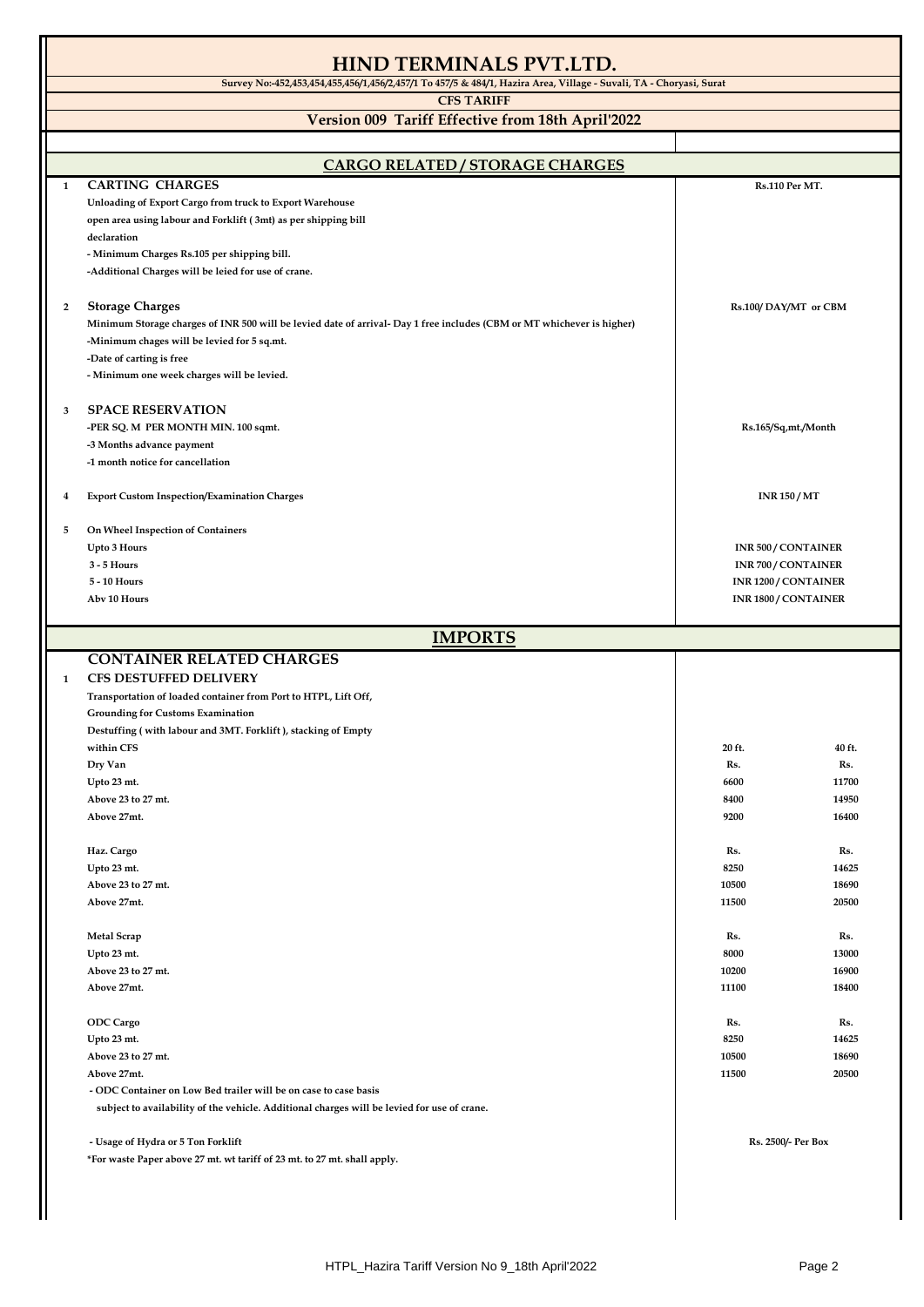| <b>CFS TARIFF</b><br>Version 009 Tariff Effective from 18th April'2022<br>CY DELIVERY (FACTORY DESTUFFED DELIVERY)<br>$\overline{2}$<br>Transportation of loaded container from Port to HTPL, Lift Off,<br>Grounding for Customs Examination and loading container on<br>party's vehicle<br>Dry Van<br>Rs.<br>Rs.<br>Upto 23 mt.<br>6150<br>10900<br>Above 23 to 27 mt.<br>7650<br>13600<br>Above 27mt.<br>8750<br>15600<br>Haz. Cargo<br>Rs.<br>Rs.<br>Upto 23 mt.<br>7690<br>13625<br>Above 23 to 27 mt.<br>9565<br>17000<br>19500<br>Above 27mt.<br>10940<br>Reefer Cargo<br>Rs.<br>Rs.<br>Upto 23 mt.<br>9000<br>15350<br>Above 23 to 27 mt.<br>10500<br>17000<br>18250<br>Above 27mt.<br>11200<br><b>Metal Scrap</b><br>Rs.<br>Rs.<br>7600<br>12800<br>Upto 23 mt.<br>Above 23 to 27 mt.<br>9100<br>15500<br>Above 27mt.<br>10200<br>17500<br><b>ODC</b> Cargo<br>Rs.<br>Rs.<br>7690<br>Upto 23 mt.<br>13625<br>17000<br>Above 23 to 27 mt.<br>9565<br>Above 27mt.<br>10940<br>19500<br>ODC Container on Low Bed trailer will be on case to case basis<br>subject to availability of the vehicle.<br>Additional Charges will be levied for use of crane.<br>*For waste Paper above 27 mt. wt tariff of 23 mt. to 27 mt. shall apply.<br>Rs. 27,000<br>Low Bed Trailer Charges<br>3<br>REEFR PLUGGING & MONITORING CHARGES<br>20'<br>40'<br>4<br>a) Reefer Plugging Charges (per day)<br>2800<br>3000<br>b) Reefer Monitoring Charges (per day)<br>1200<br>1200<br>800<br>c) Cable removing & Securing<br>800<br>LDD CONTAINER STORAGE CHARGES<br>5<br>No. of Days<br>Rate Per Day Per TEU<br>Date of Arrival<br>Free<br>Rs.<br>210<br>1st to 3rd day<br>4th to 10th day<br>410<br>610<br>11th to 20th day<br>1150<br>21st to 27 days<br>1400<br>28th to 45 days<br>45th to 60 days<br>1700<br>2050<br>61st to 90 days<br>91 to 180 days<br>3050<br>181 to 365 days<br>4550<br>365 onwards<br>7550<br>Note:<br>-Container Storage Charges for Flat rack, Open Top (ODC) will be levied at 300% of normal rate.<br>And for Hazardous containers will be levied at 200% of normal rate. | <b>HIND TERMINALS PVT.LTD.</b>                                                                                     |  |  |  |
|-------------------------------------------------------------------------------------------------------------------------------------------------------------------------------------------------------------------------------------------------------------------------------------------------------------------------------------------------------------------------------------------------------------------------------------------------------------------------------------------------------------------------------------------------------------------------------------------------------------------------------------------------------------------------------------------------------------------------------------------------------------------------------------------------------------------------------------------------------------------------------------------------------------------------------------------------------------------------------------------------------------------------------------------------------------------------------------------------------------------------------------------------------------------------------------------------------------------------------------------------------------------------------------------------------------------------------------------------------------------------------------------------------------------------------------------------------------------------------------------------------------------------------------------------------------------------------------------------------------------------------------------------------------------------------------------------------------------------------------------------------------------------------------------------------------------------------------------------------------------------------------------------------------------------------------------------------------------------------------------------------------------------------------------------------------------------------------------|--------------------------------------------------------------------------------------------------------------------|--|--|--|
|                                                                                                                                                                                                                                                                                                                                                                                                                                                                                                                                                                                                                                                                                                                                                                                                                                                                                                                                                                                                                                                                                                                                                                                                                                                                                                                                                                                                                                                                                                                                                                                                                                                                                                                                                                                                                                                                                                                                                                                                                                                                                           | Survey No: 452,453,454,455,456/1,456/2,457/1 To 457/5 & 484/1, Hazira Area, Village - Suvali, TA - Choryasi, Surat |  |  |  |
|                                                                                                                                                                                                                                                                                                                                                                                                                                                                                                                                                                                                                                                                                                                                                                                                                                                                                                                                                                                                                                                                                                                                                                                                                                                                                                                                                                                                                                                                                                                                                                                                                                                                                                                                                                                                                                                                                                                                                                                                                                                                                           |                                                                                                                    |  |  |  |
|                                                                                                                                                                                                                                                                                                                                                                                                                                                                                                                                                                                                                                                                                                                                                                                                                                                                                                                                                                                                                                                                                                                                                                                                                                                                                                                                                                                                                                                                                                                                                                                                                                                                                                                                                                                                                                                                                                                                                                                                                                                                                           |                                                                                                                    |  |  |  |
|                                                                                                                                                                                                                                                                                                                                                                                                                                                                                                                                                                                                                                                                                                                                                                                                                                                                                                                                                                                                                                                                                                                                                                                                                                                                                                                                                                                                                                                                                                                                                                                                                                                                                                                                                                                                                                                                                                                                                                                                                                                                                           |                                                                                                                    |  |  |  |
|                                                                                                                                                                                                                                                                                                                                                                                                                                                                                                                                                                                                                                                                                                                                                                                                                                                                                                                                                                                                                                                                                                                                                                                                                                                                                                                                                                                                                                                                                                                                                                                                                                                                                                                                                                                                                                                                                                                                                                                                                                                                                           |                                                                                                                    |  |  |  |
|                                                                                                                                                                                                                                                                                                                                                                                                                                                                                                                                                                                                                                                                                                                                                                                                                                                                                                                                                                                                                                                                                                                                                                                                                                                                                                                                                                                                                                                                                                                                                                                                                                                                                                                                                                                                                                                                                                                                                                                                                                                                                           |                                                                                                                    |  |  |  |
|                                                                                                                                                                                                                                                                                                                                                                                                                                                                                                                                                                                                                                                                                                                                                                                                                                                                                                                                                                                                                                                                                                                                                                                                                                                                                                                                                                                                                                                                                                                                                                                                                                                                                                                                                                                                                                                                                                                                                                                                                                                                                           |                                                                                                                    |  |  |  |
|                                                                                                                                                                                                                                                                                                                                                                                                                                                                                                                                                                                                                                                                                                                                                                                                                                                                                                                                                                                                                                                                                                                                                                                                                                                                                                                                                                                                                                                                                                                                                                                                                                                                                                                                                                                                                                                                                                                                                                                                                                                                                           |                                                                                                                    |  |  |  |
|                                                                                                                                                                                                                                                                                                                                                                                                                                                                                                                                                                                                                                                                                                                                                                                                                                                                                                                                                                                                                                                                                                                                                                                                                                                                                                                                                                                                                                                                                                                                                                                                                                                                                                                                                                                                                                                                                                                                                                                                                                                                                           |                                                                                                                    |  |  |  |
|                                                                                                                                                                                                                                                                                                                                                                                                                                                                                                                                                                                                                                                                                                                                                                                                                                                                                                                                                                                                                                                                                                                                                                                                                                                                                                                                                                                                                                                                                                                                                                                                                                                                                                                                                                                                                                                                                                                                                                                                                                                                                           |                                                                                                                    |  |  |  |
|                                                                                                                                                                                                                                                                                                                                                                                                                                                                                                                                                                                                                                                                                                                                                                                                                                                                                                                                                                                                                                                                                                                                                                                                                                                                                                                                                                                                                                                                                                                                                                                                                                                                                                                                                                                                                                                                                                                                                                                                                                                                                           |                                                                                                                    |  |  |  |
|                                                                                                                                                                                                                                                                                                                                                                                                                                                                                                                                                                                                                                                                                                                                                                                                                                                                                                                                                                                                                                                                                                                                                                                                                                                                                                                                                                                                                                                                                                                                                                                                                                                                                                                                                                                                                                                                                                                                                                                                                                                                                           |                                                                                                                    |  |  |  |
|                                                                                                                                                                                                                                                                                                                                                                                                                                                                                                                                                                                                                                                                                                                                                                                                                                                                                                                                                                                                                                                                                                                                                                                                                                                                                                                                                                                                                                                                                                                                                                                                                                                                                                                                                                                                                                                                                                                                                                                                                                                                                           |                                                                                                                    |  |  |  |
|                                                                                                                                                                                                                                                                                                                                                                                                                                                                                                                                                                                                                                                                                                                                                                                                                                                                                                                                                                                                                                                                                                                                                                                                                                                                                                                                                                                                                                                                                                                                                                                                                                                                                                                                                                                                                                                                                                                                                                                                                                                                                           |                                                                                                                    |  |  |  |
|                                                                                                                                                                                                                                                                                                                                                                                                                                                                                                                                                                                                                                                                                                                                                                                                                                                                                                                                                                                                                                                                                                                                                                                                                                                                                                                                                                                                                                                                                                                                                                                                                                                                                                                                                                                                                                                                                                                                                                                                                                                                                           |                                                                                                                    |  |  |  |
|                                                                                                                                                                                                                                                                                                                                                                                                                                                                                                                                                                                                                                                                                                                                                                                                                                                                                                                                                                                                                                                                                                                                                                                                                                                                                                                                                                                                                                                                                                                                                                                                                                                                                                                                                                                                                                                                                                                                                                                                                                                                                           |                                                                                                                    |  |  |  |
|                                                                                                                                                                                                                                                                                                                                                                                                                                                                                                                                                                                                                                                                                                                                                                                                                                                                                                                                                                                                                                                                                                                                                                                                                                                                                                                                                                                                                                                                                                                                                                                                                                                                                                                                                                                                                                                                                                                                                                                                                                                                                           |                                                                                                                    |  |  |  |
|                                                                                                                                                                                                                                                                                                                                                                                                                                                                                                                                                                                                                                                                                                                                                                                                                                                                                                                                                                                                                                                                                                                                                                                                                                                                                                                                                                                                                                                                                                                                                                                                                                                                                                                                                                                                                                                                                                                                                                                                                                                                                           |                                                                                                                    |  |  |  |
|                                                                                                                                                                                                                                                                                                                                                                                                                                                                                                                                                                                                                                                                                                                                                                                                                                                                                                                                                                                                                                                                                                                                                                                                                                                                                                                                                                                                                                                                                                                                                                                                                                                                                                                                                                                                                                                                                                                                                                                                                                                                                           |                                                                                                                    |  |  |  |
|                                                                                                                                                                                                                                                                                                                                                                                                                                                                                                                                                                                                                                                                                                                                                                                                                                                                                                                                                                                                                                                                                                                                                                                                                                                                                                                                                                                                                                                                                                                                                                                                                                                                                                                                                                                                                                                                                                                                                                                                                                                                                           |                                                                                                                    |  |  |  |
|                                                                                                                                                                                                                                                                                                                                                                                                                                                                                                                                                                                                                                                                                                                                                                                                                                                                                                                                                                                                                                                                                                                                                                                                                                                                                                                                                                                                                                                                                                                                                                                                                                                                                                                                                                                                                                                                                                                                                                                                                                                                                           |                                                                                                                    |  |  |  |
|                                                                                                                                                                                                                                                                                                                                                                                                                                                                                                                                                                                                                                                                                                                                                                                                                                                                                                                                                                                                                                                                                                                                                                                                                                                                                                                                                                                                                                                                                                                                                                                                                                                                                                                                                                                                                                                                                                                                                                                                                                                                                           |                                                                                                                    |  |  |  |
|                                                                                                                                                                                                                                                                                                                                                                                                                                                                                                                                                                                                                                                                                                                                                                                                                                                                                                                                                                                                                                                                                                                                                                                                                                                                                                                                                                                                                                                                                                                                                                                                                                                                                                                                                                                                                                                                                                                                                                                                                                                                                           |                                                                                                                    |  |  |  |
|                                                                                                                                                                                                                                                                                                                                                                                                                                                                                                                                                                                                                                                                                                                                                                                                                                                                                                                                                                                                                                                                                                                                                                                                                                                                                                                                                                                                                                                                                                                                                                                                                                                                                                                                                                                                                                                                                                                                                                                                                                                                                           |                                                                                                                    |  |  |  |
|                                                                                                                                                                                                                                                                                                                                                                                                                                                                                                                                                                                                                                                                                                                                                                                                                                                                                                                                                                                                                                                                                                                                                                                                                                                                                                                                                                                                                                                                                                                                                                                                                                                                                                                                                                                                                                                                                                                                                                                                                                                                                           |                                                                                                                    |  |  |  |
|                                                                                                                                                                                                                                                                                                                                                                                                                                                                                                                                                                                                                                                                                                                                                                                                                                                                                                                                                                                                                                                                                                                                                                                                                                                                                                                                                                                                                                                                                                                                                                                                                                                                                                                                                                                                                                                                                                                                                                                                                                                                                           |                                                                                                                    |  |  |  |
|                                                                                                                                                                                                                                                                                                                                                                                                                                                                                                                                                                                                                                                                                                                                                                                                                                                                                                                                                                                                                                                                                                                                                                                                                                                                                                                                                                                                                                                                                                                                                                                                                                                                                                                                                                                                                                                                                                                                                                                                                                                                                           |                                                                                                                    |  |  |  |
|                                                                                                                                                                                                                                                                                                                                                                                                                                                                                                                                                                                                                                                                                                                                                                                                                                                                                                                                                                                                                                                                                                                                                                                                                                                                                                                                                                                                                                                                                                                                                                                                                                                                                                                                                                                                                                                                                                                                                                                                                                                                                           |                                                                                                                    |  |  |  |
|                                                                                                                                                                                                                                                                                                                                                                                                                                                                                                                                                                                                                                                                                                                                                                                                                                                                                                                                                                                                                                                                                                                                                                                                                                                                                                                                                                                                                                                                                                                                                                                                                                                                                                                                                                                                                                                                                                                                                                                                                                                                                           |                                                                                                                    |  |  |  |
|                                                                                                                                                                                                                                                                                                                                                                                                                                                                                                                                                                                                                                                                                                                                                                                                                                                                                                                                                                                                                                                                                                                                                                                                                                                                                                                                                                                                                                                                                                                                                                                                                                                                                                                                                                                                                                                                                                                                                                                                                                                                                           |                                                                                                                    |  |  |  |
|                                                                                                                                                                                                                                                                                                                                                                                                                                                                                                                                                                                                                                                                                                                                                                                                                                                                                                                                                                                                                                                                                                                                                                                                                                                                                                                                                                                                                                                                                                                                                                                                                                                                                                                                                                                                                                                                                                                                                                                                                                                                                           |                                                                                                                    |  |  |  |
|                                                                                                                                                                                                                                                                                                                                                                                                                                                                                                                                                                                                                                                                                                                                                                                                                                                                                                                                                                                                                                                                                                                                                                                                                                                                                                                                                                                                                                                                                                                                                                                                                                                                                                                                                                                                                                                                                                                                                                                                                                                                                           |                                                                                                                    |  |  |  |
|                                                                                                                                                                                                                                                                                                                                                                                                                                                                                                                                                                                                                                                                                                                                                                                                                                                                                                                                                                                                                                                                                                                                                                                                                                                                                                                                                                                                                                                                                                                                                                                                                                                                                                                                                                                                                                                                                                                                                                                                                                                                                           |                                                                                                                    |  |  |  |
|                                                                                                                                                                                                                                                                                                                                                                                                                                                                                                                                                                                                                                                                                                                                                                                                                                                                                                                                                                                                                                                                                                                                                                                                                                                                                                                                                                                                                                                                                                                                                                                                                                                                                                                                                                                                                                                                                                                                                                                                                                                                                           |                                                                                                                    |  |  |  |
|                                                                                                                                                                                                                                                                                                                                                                                                                                                                                                                                                                                                                                                                                                                                                                                                                                                                                                                                                                                                                                                                                                                                                                                                                                                                                                                                                                                                                                                                                                                                                                                                                                                                                                                                                                                                                                                                                                                                                                                                                                                                                           |                                                                                                                    |  |  |  |
|                                                                                                                                                                                                                                                                                                                                                                                                                                                                                                                                                                                                                                                                                                                                                                                                                                                                                                                                                                                                                                                                                                                                                                                                                                                                                                                                                                                                                                                                                                                                                                                                                                                                                                                                                                                                                                                                                                                                                                                                                                                                                           |                                                                                                                    |  |  |  |
|                                                                                                                                                                                                                                                                                                                                                                                                                                                                                                                                                                                                                                                                                                                                                                                                                                                                                                                                                                                                                                                                                                                                                                                                                                                                                                                                                                                                                                                                                                                                                                                                                                                                                                                                                                                                                                                                                                                                                                                                                                                                                           |                                                                                                                    |  |  |  |
|                                                                                                                                                                                                                                                                                                                                                                                                                                                                                                                                                                                                                                                                                                                                                                                                                                                                                                                                                                                                                                                                                                                                                                                                                                                                                                                                                                                                                                                                                                                                                                                                                                                                                                                                                                                                                                                                                                                                                                                                                                                                                           |                                                                                                                    |  |  |  |
|                                                                                                                                                                                                                                                                                                                                                                                                                                                                                                                                                                                                                                                                                                                                                                                                                                                                                                                                                                                                                                                                                                                                                                                                                                                                                                                                                                                                                                                                                                                                                                                                                                                                                                                                                                                                                                                                                                                                                                                                                                                                                           |                                                                                                                    |  |  |  |
|                                                                                                                                                                                                                                                                                                                                                                                                                                                                                                                                                                                                                                                                                                                                                                                                                                                                                                                                                                                                                                                                                                                                                                                                                                                                                                                                                                                                                                                                                                                                                                                                                                                                                                                                                                                                                                                                                                                                                                                                                                                                                           |                                                                                                                    |  |  |  |
|                                                                                                                                                                                                                                                                                                                                                                                                                                                                                                                                                                                                                                                                                                                                                                                                                                                                                                                                                                                                                                                                                                                                                                                                                                                                                                                                                                                                                                                                                                                                                                                                                                                                                                                                                                                                                                                                                                                                                                                                                                                                                           |                                                                                                                    |  |  |  |
|                                                                                                                                                                                                                                                                                                                                                                                                                                                                                                                                                                                                                                                                                                                                                                                                                                                                                                                                                                                                                                                                                                                                                                                                                                                                                                                                                                                                                                                                                                                                                                                                                                                                                                                                                                                                                                                                                                                                                                                                                                                                                           |                                                                                                                    |  |  |  |
|                                                                                                                                                                                                                                                                                                                                                                                                                                                                                                                                                                                                                                                                                                                                                                                                                                                                                                                                                                                                                                                                                                                                                                                                                                                                                                                                                                                                                                                                                                                                                                                                                                                                                                                                                                                                                                                                                                                                                                                                                                                                                           |                                                                                                                    |  |  |  |
|                                                                                                                                                                                                                                                                                                                                                                                                                                                                                                                                                                                                                                                                                                                                                                                                                                                                                                                                                                                                                                                                                                                                                                                                                                                                                                                                                                                                                                                                                                                                                                                                                                                                                                                                                                                                                                                                                                                                                                                                                                                                                           |                                                                                                                    |  |  |  |
|                                                                                                                                                                                                                                                                                                                                                                                                                                                                                                                                                                                                                                                                                                                                                                                                                                                                                                                                                                                                                                                                                                                                                                                                                                                                                                                                                                                                                                                                                                                                                                                                                                                                                                                                                                                                                                                                                                                                                                                                                                                                                           |                                                                                                                    |  |  |  |
|                                                                                                                                                                                                                                                                                                                                                                                                                                                                                                                                                                                                                                                                                                                                                                                                                                                                                                                                                                                                                                                                                                                                                                                                                                                                                                                                                                                                                                                                                                                                                                                                                                                                                                                                                                                                                                                                                                                                                                                                                                                                                           |                                                                                                                    |  |  |  |
|                                                                                                                                                                                                                                                                                                                                                                                                                                                                                                                                                                                                                                                                                                                                                                                                                                                                                                                                                                                                                                                                                                                                                                                                                                                                                                                                                                                                                                                                                                                                                                                                                                                                                                                                                                                                                                                                                                                                                                                                                                                                                           |                                                                                                                    |  |  |  |
|                                                                                                                                                                                                                                                                                                                                                                                                                                                                                                                                                                                                                                                                                                                                                                                                                                                                                                                                                                                                                                                                                                                                                                                                                                                                                                                                                                                                                                                                                                                                                                                                                                                                                                                                                                                                                                                                                                                                                                                                                                                                                           |                                                                                                                    |  |  |  |
|                                                                                                                                                                                                                                                                                                                                                                                                                                                                                                                                                                                                                                                                                                                                                                                                                                                                                                                                                                                                                                                                                                                                                                                                                                                                                                                                                                                                                                                                                                                                                                                                                                                                                                                                                                                                                                                                                                                                                                                                                                                                                           |                                                                                                                    |  |  |  |
|                                                                                                                                                                                                                                                                                                                                                                                                                                                                                                                                                                                                                                                                                                                                                                                                                                                                                                                                                                                                                                                                                                                                                                                                                                                                                                                                                                                                                                                                                                                                                                                                                                                                                                                                                                                                                                                                                                                                                                                                                                                                                           |                                                                                                                    |  |  |  |
|                                                                                                                                                                                                                                                                                                                                                                                                                                                                                                                                                                                                                                                                                                                                                                                                                                                                                                                                                                                                                                                                                                                                                                                                                                                                                                                                                                                                                                                                                                                                                                                                                                                                                                                                                                                                                                                                                                                                                                                                                                                                                           |                                                                                                                    |  |  |  |
|                                                                                                                                                                                                                                                                                                                                                                                                                                                                                                                                                                                                                                                                                                                                                                                                                                                                                                                                                                                                                                                                                                                                                                                                                                                                                                                                                                                                                                                                                                                                                                                                                                                                                                                                                                                                                                                                                                                                                                                                                                                                                           |                                                                                                                    |  |  |  |
|                                                                                                                                                                                                                                                                                                                                                                                                                                                                                                                                                                                                                                                                                                                                                                                                                                                                                                                                                                                                                                                                                                                                                                                                                                                                                                                                                                                                                                                                                                                                                                                                                                                                                                                                                                                                                                                                                                                                                                                                                                                                                           |                                                                                                                    |  |  |  |
|                                                                                                                                                                                                                                                                                                                                                                                                                                                                                                                                                                                                                                                                                                                                                                                                                                                                                                                                                                                                                                                                                                                                                                                                                                                                                                                                                                                                                                                                                                                                                                                                                                                                                                                                                                                                                                                                                                                                                                                                                                                                                           |                                                                                                                    |  |  |  |
|                                                                                                                                                                                                                                                                                                                                                                                                                                                                                                                                                                                                                                                                                                                                                                                                                                                                                                                                                                                                                                                                                                                                                                                                                                                                                                                                                                                                                                                                                                                                                                                                                                                                                                                                                                                                                                                                                                                                                                                                                                                                                           |                                                                                                                    |  |  |  |
|                                                                                                                                                                                                                                                                                                                                                                                                                                                                                                                                                                                                                                                                                                                                                                                                                                                                                                                                                                                                                                                                                                                                                                                                                                                                                                                                                                                                                                                                                                                                                                                                                                                                                                                                                                                                                                                                                                                                                                                                                                                                                           |                                                                                                                    |  |  |  |
|                                                                                                                                                                                                                                                                                                                                                                                                                                                                                                                                                                                                                                                                                                                                                                                                                                                                                                                                                                                                                                                                                                                                                                                                                                                                                                                                                                                                                                                                                                                                                                                                                                                                                                                                                                                                                                                                                                                                                                                                                                                                                           |                                                                                                                    |  |  |  |
| <b>EMPTY CONTAINER STORAGE CHARGES Per TEU</b><br>6                                                                                                                                                                                                                                                                                                                                                                                                                                                                                                                                                                                                                                                                                                                                                                                                                                                                                                                                                                                                                                                                                                                                                                                                                                                                                                                                                                                                                                                                                                                                                                                                                                                                                                                                                                                                                                                                                                                                                                                                                                       |                                                                                                                    |  |  |  |
| No. of Days - 1st day Free<br>Rate Per Day Per TEU                                                                                                                                                                                                                                                                                                                                                                                                                                                                                                                                                                                                                                                                                                                                                                                                                                                                                                                                                                                                                                                                                                                                                                                                                                                                                                                                                                                                                                                                                                                                                                                                                                                                                                                                                                                                                                                                                                                                                                                                                                        |                                                                                                                    |  |  |  |
| Date of Destuffing<br>Free                                                                                                                                                                                                                                                                                                                                                                                                                                                                                                                                                                                                                                                                                                                                                                                                                                                                                                                                                                                                                                                                                                                                                                                                                                                                                                                                                                                                                                                                                                                                                                                                                                                                                                                                                                                                                                                                                                                                                                                                                                                                |                                                                                                                    |  |  |  |
| 2 to 8 days<br>Rs. 50                                                                                                                                                                                                                                                                                                                                                                                                                                                                                                                                                                                                                                                                                                                                                                                                                                                                                                                                                                                                                                                                                                                                                                                                                                                                                                                                                                                                                                                                                                                                                                                                                                                                                                                                                                                                                                                                                                                                                                                                                                                                     |                                                                                                                    |  |  |  |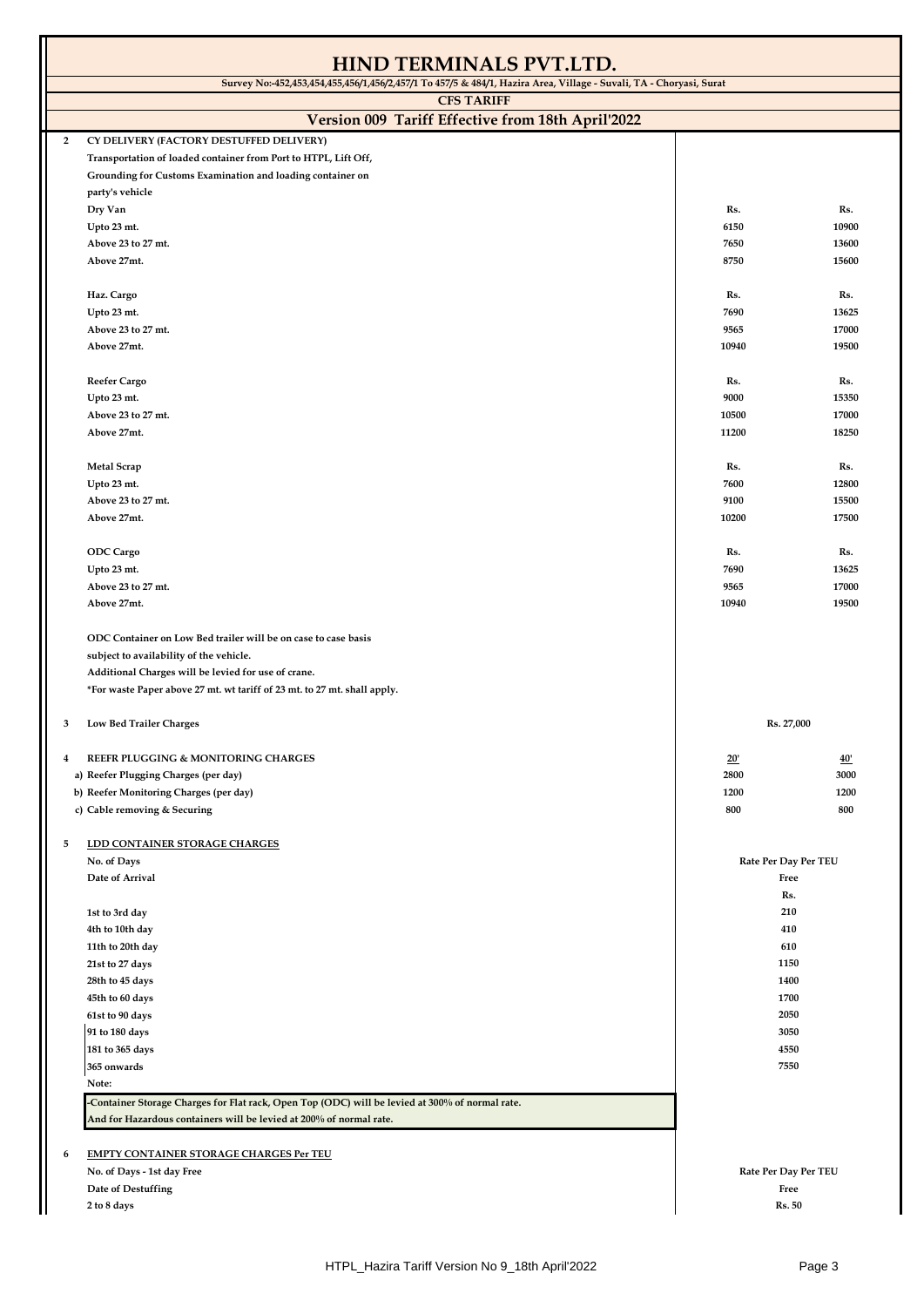| <b>HIND TERMINALS PVT.LTD.</b>                                         |                                                                                                                                                                                                                                                                                                    |                                                           |  |  |
|------------------------------------------------------------------------|----------------------------------------------------------------------------------------------------------------------------------------------------------------------------------------------------------------------------------------------------------------------------------------------------|-----------------------------------------------------------|--|--|
|                                                                        | Survey No: 452,453,454,455,456/1,456/2,457/1 To 457/5 & 484/1, Hazira Area, Village - Suvali, TA - Choryasi, Surat                                                                                                                                                                                 |                                                           |  |  |
| <b>CFS TARIFF</b><br>Version 009 Tariff Effective from 18th April'2022 |                                                                                                                                                                                                                                                                                                    |                                                           |  |  |
|                                                                        | 9th to 15 day                                                                                                                                                                                                                                                                                      | Rs. 75                                                    |  |  |
|                                                                        | Above 15 days                                                                                                                                                                                                                                                                                      | <b>Rs. 100</b>                                            |  |  |
| 7                                                                      | <b>IMPORT CARGO STORAGE</b><br>Cargo Stored in Open or Warehouse<br>Minumum Charges Rs.400<br>Day 1 Free<br>CBM or MT Whichever is higher                                                                                                                                                          | Rs.100 Per day/MT or CBM                                  |  |  |
| 8<br>a)                                                                | <b>CUSTOM EXAMINATION</b><br>Destuffing & Restuffing operation for Custom Examination<br><b>General Cargo</b><br>- LESS THAN 25 %                                                                                                                                                                  | Rs1400 Per TEU                                            |  |  |
|                                                                        | - 25 $\%$ to 50 $\%$<br>- More than $50\%$<br>-Additional charges if cargo requires special handling<br>like Crane / 10 MT. forklift.<br>-Additional Rs.1000 per TEU will be levied for any other scrap<br>containers destuffing in yard (for cleaning & additional space)                         | Rs2750 Per TEU<br>Rs5000 Per TEU                          |  |  |
| b)                                                                     | <b>Metal Scrap</b><br>- LESS THAN 25 $\%$<br>- 25 % to 50 %<br>- More than 50%<br>-Additional chages if cargo requires special handling<br>Crane / 10 MT. forklift.<br>-Additional Rs.1000 per TEU will be levied for any other<br>containers destuffing in yard (for cleaning & additional space) | <b>Rs2000 Per TEU</b><br>Rs4000 Per TEU<br>Rs7500 Per TEU |  |  |
| 9                                                                      | EIR Gate in Charges - For Loaded Delivery<br>EIR Gate out Charges - For Loaded Delivery<br>EIR Charges - For D' Stuff Delivery                                                                                                                                                                     | Rs.100 Per TEU<br>Rs.100 Per TEU<br>Rs.300 Per TEU        |  |  |
| 10                                                                     | Survey Charges - For Loaded / D' Stuff Delivery                                                                                                                                                                                                                                                    | Rs.300 Per TEU                                            |  |  |
| 11                                                                     | Fuel & Energy Surcharge                                                                                                                                                                                                                                                                            | Rs.675 Per TEU                                            |  |  |
| 12                                                                     | Surcharge for Late Clearance - After 60 Days                                                                                                                                                                                                                                                       | Rs. 5000/- Per TEU                                        |  |  |
| 13                                                                     | <b>Bottle Seal Charges</b>                                                                                                                                                                                                                                                                         | Rs. 25/- Per Box                                          |  |  |
| 14                                                                     | <b>Port Entry Charges - IMPORTS</b>                                                                                                                                                                                                                                                                | Rs. 125 Per TEU                                           |  |  |
| 15                                                                     | Port Handling Charges - IMPORTS                                                                                                                                                                                                                                                                    | Rs.800 Per TEU                                            |  |  |
| 16                                                                     | <b>Documentation &amp; Processing Charges</b>                                                                                                                                                                                                                                                      | Rs. 200/- Per Box<br>Rs. 100/- per Item - LCL             |  |  |
| 17                                                                     | Vehicle Detention & Transportation for Scanning                                                                                                                                                                                                                                                    | Rs.2600/- Per Box                                         |  |  |
| 18                                                                     | Container Scanning with Additional Transportation - (In case where cont.re-sending for scanning after GATE In)                                                                                                                                                                                     | Rs.5400/- Per Box                                         |  |  |
| 19                                                                     | <b>RFID Charges</b>                                                                                                                                                                                                                                                                                | Rs.75/- Per Box                                           |  |  |
| 20                                                                     | <b>Administrative Charges</b>                                                                                                                                                                                                                                                                      | Rs.200/- Per Box                                          |  |  |
| 21                                                                     | <b>Auction Charges (Per BE)</b>                                                                                                                                                                                                                                                                    | Rs.6000/- per Box                                         |  |  |
| 22                                                                     | <b>Charges Post Auction Listing (Per Box)</b>                                                                                                                                                                                                                                                      | Rs.5000/- per Box                                         |  |  |
| <b>CARGO RELATED CHARGES</b>                                           |                                                                                                                                                                                                                                                                                                    |                                                           |  |  |

**1 CARGO DELIVERY ( FCL/LCL)**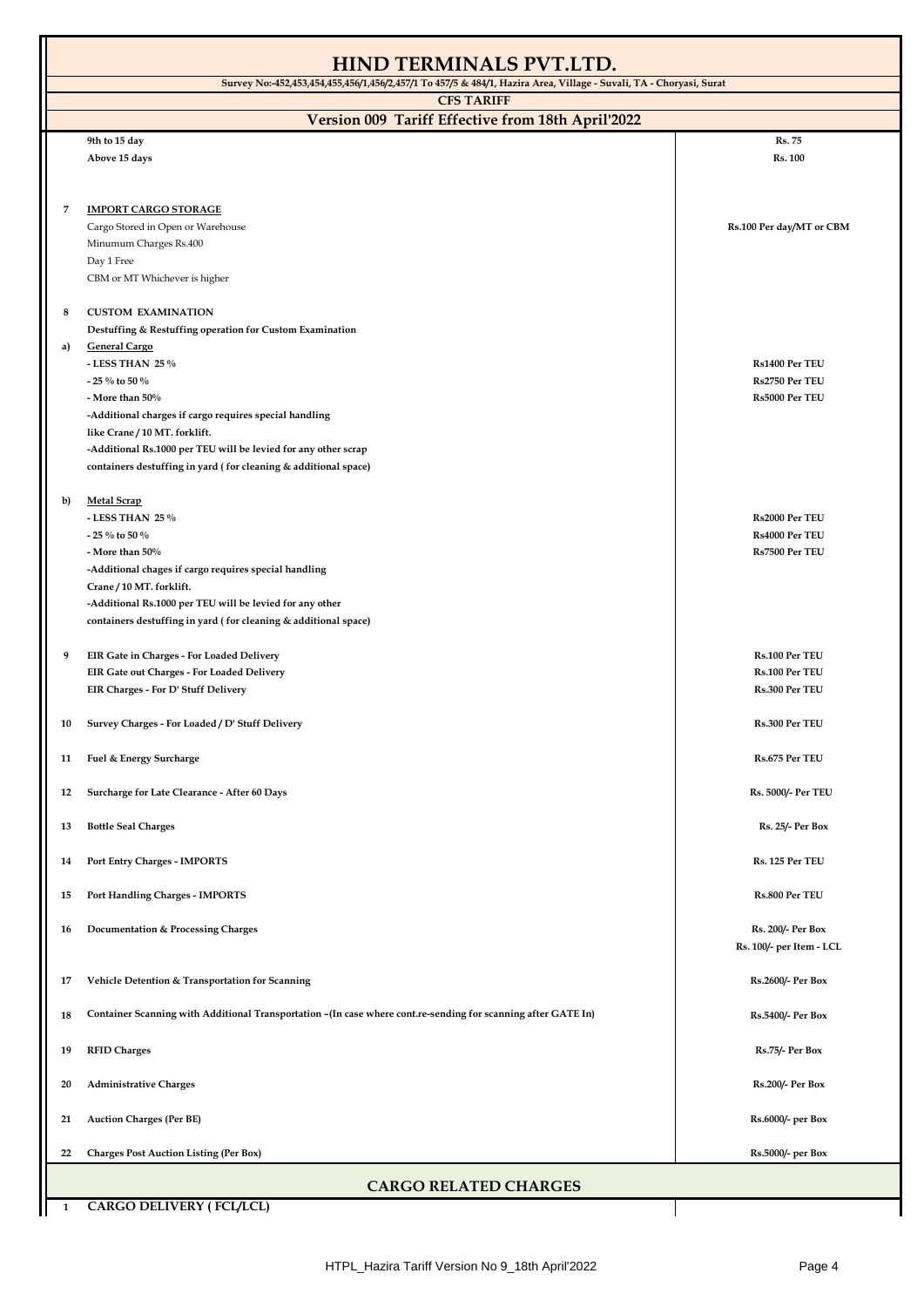|                                                                                                                    | <b>HIND TERMINALS PVT.LTD.</b>                                                                    |                             |                |
|--------------------------------------------------------------------------------------------------------------------|---------------------------------------------------------------------------------------------------|-----------------------------|----------------|
| Survey No:-452,453,454,455,456/1,456/2,457/1 To 457/5 & 484/1, Hazira Area, Village - Suvali, TA - Choryasi, Surat |                                                                                                   |                             |                |
|                                                                                                                    | <b>CFS TARIFF</b>                                                                                 |                             |                |
|                                                                                                                    | Version 009 Tariff Effective from 18th April'2022                                                 |                             |                |
|                                                                                                                    | Loading of cargo to Party's vehicle using labour and 3mt                                          | Rs.110 Per MT.              |                |
|                                                                                                                    | - Minimum charges Rs.110 per item / delivery                                                      |                             |                |
|                                                                                                                    | - Additional charges for use of crane                                                             |                             |                |
| 2                                                                                                                  | CARGO DELIVERY (FCL/LCL)                                                                          | Rs.150 Per MT.              |                |
|                                                                                                                    | - Metal Scrap                                                                                     |                             |                |
|                                                                                                                    |                                                                                                   |                             |                |
| 3                                                                                                                  | <b>CARGO STORAGE CHARGES</b>                                                                      |                             |                |
|                                                                                                                    | Storage for LCL cargo (Minim. 5 sqmt.)                                                            | Rate per Sqmt. Per Week     |                |
|                                                                                                                    | (from date of Date of Destuffing till delivery)                                                   |                             |                |
|                                                                                                                    | Inside Warehouse'                                                                                 | Rs.                         |                |
|                                                                                                                    | -1 - 2 weeks                                                                                      | 80                          |                |
|                                                                                                                    | - 3 - 4 weeks                                                                                     | 100                         |                |
|                                                                                                                    | - 5th Week onwards                                                                                | 120                         |                |
|                                                                                                                    |                                                                                                   |                             |                |
|                                                                                                                    | Outside Warehouse'                                                                                | Rs.                         |                |
|                                                                                                                    | -1 - 2 weeks                                                                                      | 80                          |                |
|                                                                                                                    | - 3 - 4 weeks                                                                                     | 100                         |                |
|                                                                                                                    | - 5th Week onwards                                                                                | 120                         |                |
|                                                                                                                    |                                                                                                   |                             |                |
| 4                                                                                                                  | <b>REWORKING CHARGES - Imports</b>                                                                |                             |                |
|                                                                                                                    | Destuffing and restuffing & empty stacking                                                        | Rs. 4,000                   | Rs. 8,000      |
|                                                                                                                    |                                                                                                   |                             |                |
|                                                                                                                    | <b>GENERAL &amp; ADDITIONAL OPERATIONS</b>                                                        |                             |                |
|                                                                                                                    |                                                                                                   |                             |                |
| 1                                                                                                                  | Survey Charges Applicable to Import and Export                                                    |                             |                |
|                                                                                                                    | <b>Container Survey</b>                                                                           | <b>Rs.250/- Per TEU</b>     |                |
|                                                                                                                    | <b>House Keeping of Empty Containers</b>                                                          | Rs. 250/ Per TEU            |                |
|                                                                                                                    | Damage Container survey (Pre Repair/Post Repair)                                                  | <b>Rs.100 Per Container</b> |                |
|                                                                                                                    | EIR gate in - Loaded Delivery                                                                     | <b>Rs.50 Per TEU</b>        |                |
|                                                                                                                    | EIR gate out - Loaded Delivery                                                                    | <b>Rs.50 Per TEU</b>        |                |
| 2                                                                                                                  | LIFT ON/LIFT OFF                                                                                  |                             |                |
|                                                                                                                    | <b>INSIDE CFS Per TEU</b>                                                                         | 20'                         | 40'            |
|                                                                                                                    | FOR EMPTY CONTR.                                                                                  | <b>Rs.1400</b>              | <b>Rs.2000</b> |
|                                                                                                                    | FOR LOADED CONTR.                                                                                 | <b>Rs.1700</b>              | Rs.3000        |
|                                                                                                                    |                                                                                                   |                             |                |
| 3                                                                                                                  | SEAL CUTTING CHARGES (PER BOX)                                                                    | <b>Rs.80</b>                |                |
|                                                                                                                    |                                                                                                   |                             |                |
| 4                                                                                                                  | <b>TRANSPORTATION</b>                                                                             |                             |                |
|                                                                                                                    | (EXCL LO/LO)                                                                                      |                             |                |
|                                                                                                                    | FOR EMPTY CONTR. Per TEU                                                                          |                             |                |
|                                                                                                                    | - upto 10 Km.                                                                                     | Rs.1325 Per TEU             |                |
|                                                                                                                    | -Beyond 10 Km. but upto 23 Kms                                                                    | Rs.1575 Per TEU             |                |
|                                                                                                                    | - Beyond 23 Kms and upto 40 kms                                                                   | Rs.2175 Per TEU             |                |
|                                                                                                                    | - Beyond 40 kms                                                                                   | Rs.2850 Per TEU             |                |
|                                                                                                                    | Toll Charges on Highways will be charged on actuals                                               |                             |                |
|                                                                                                                    | For Loaded Container betwwen Port to HTPL                                                         |                             |                |
|                                                                                                                    | - Upto 23 MT.                                                                                     | Rs.2500 Per Box             |                |
|                                                                                                                    | - Above 23 MT upto 27 MT.                                                                         | Rs.3500 Per Box             |                |
|                                                                                                                    | - Above 27 MT.                                                                                    | Rs.6000 Per Box             |                |
|                                                                                                                    |                                                                                                   |                             |                |
| 5                                                                                                                  | Shifting of Containers within CFS including LO/LO                                                 | 20'                         | 40'            |
|                                                                                                                    | -Loaded Container                                                                                 | Rs. 2300                    | <b>Rs.4200</b> |
|                                                                                                                    | - Empty Container                                                                                 | Rs. 2000                    | Rs.3200        |
|                                                                                                                    |                                                                                                   |                             |                |
| 6                                                                                                                  | Amendment Charges / Change of Delivery Mode                                                       | Rs. 500 Per TEU             |                |
|                                                                                                                    |                                                                                                   |                             |                |
| 7                                                                                                                  | <b>Weighment Charges</b>                                                                          |                             |                |
|                                                                                                                    | - Weighment per vehicle                                                                           | Rs.300 Per Truck            |                |
|                                                                                                                    | - Weighment of Loaded Container (Including shifting, Lift on/Lift Off) on Party's vehicle per box | Rs.1000 / Box               |                |